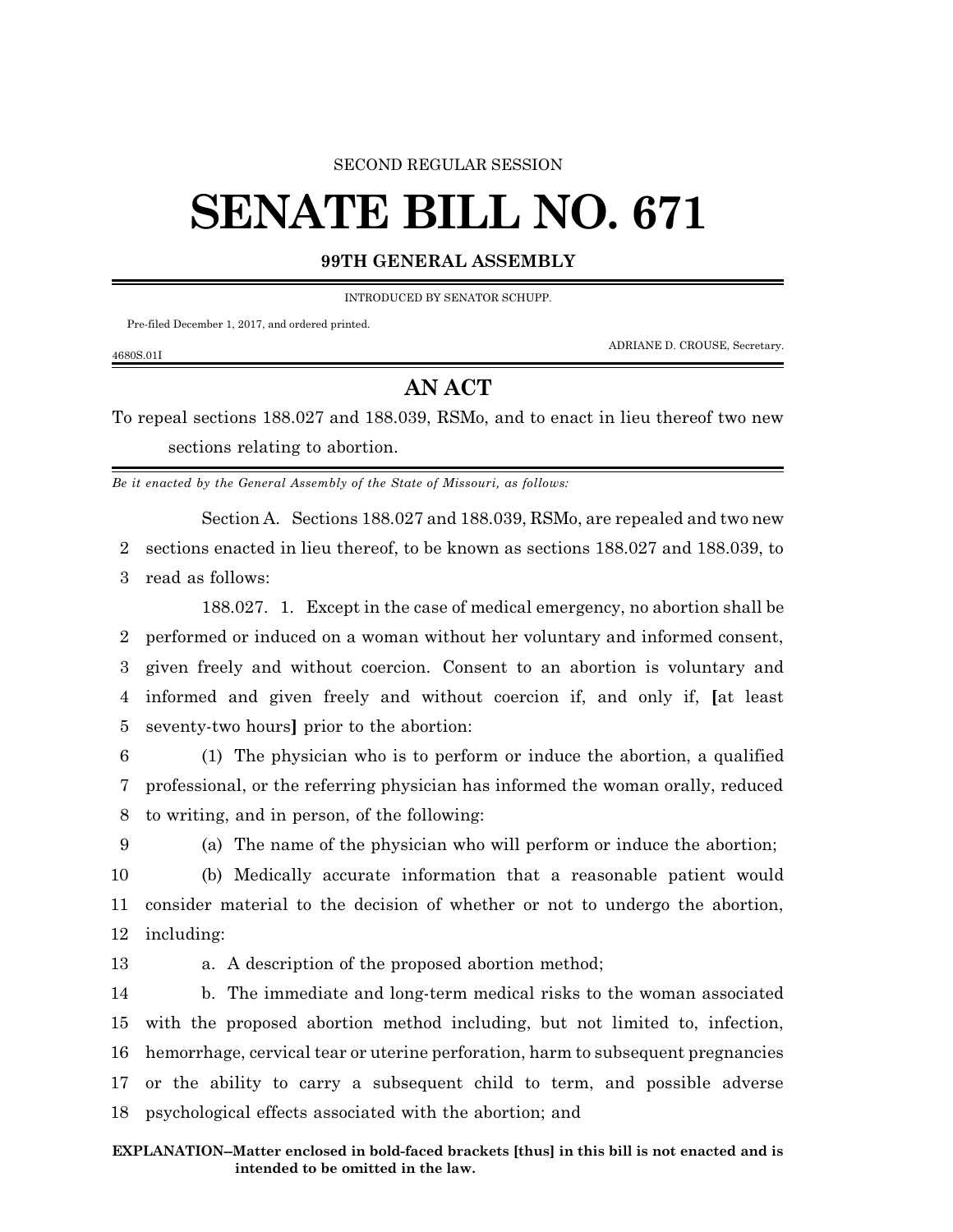c. The immediate and long-term medical risks to the woman, in light of the anesthesia and medication that is to be administered, the unborn child's gestational age, and the woman's medical history and medical condition;

 (c) Alternatives to the abortion which shall include making the woman aware that information and materials shall be provided to her detailing such alternatives to the abortion;

 (d) A statement that the physician performing or inducing the abortion is available for any questions concerning the abortion, together with the telephone number that the physician may be later reached to answer any questions that the woman may have;

 (e) The location of the hospital that offers obstetrical or gynecological care located within thirty miles of the location where the abortion is performed or induced and at which the physician performing or inducing the abortion has clinical privileges and where the woman may receive follow-up care by the physician if complications arise;

 (f) The gestational age of the unborn child at the time the abortion is to be performed or induced; and

 (g) The anatomical and physiological characteristics of the unborn child at the time the abortion is to be performed or induced;

 (2) The physician who is to perform or induce the abortion or a qualified professional has presented the woman, in person, printed materials provided by the department, which describe the probable anatomical and physiological characteristics of the unborn child at two-week gestational increments from conception to full term, including color photographs or images of the developing unborn child at two-week gestational increments. Such descriptions shall include information about brain and heart functions, the presence of external members and internal organs during the applicable stages of development and information on when the unborn child is viable. The printed materials shall prominently display the following statement: "The life of each human being begins at conception. Abortion will terminate the life of a separate, unique, living human being.";

 (3) The physician who is to perform or induce the abortion, a qualified professional, or the referring physician has presented the woman, in person, printed materials provided by the department, which describe the various surgical and drug-induced methods of abortion relevant to the stage of pregnancy, as well as the immediate and long-term medical risks commonly associated with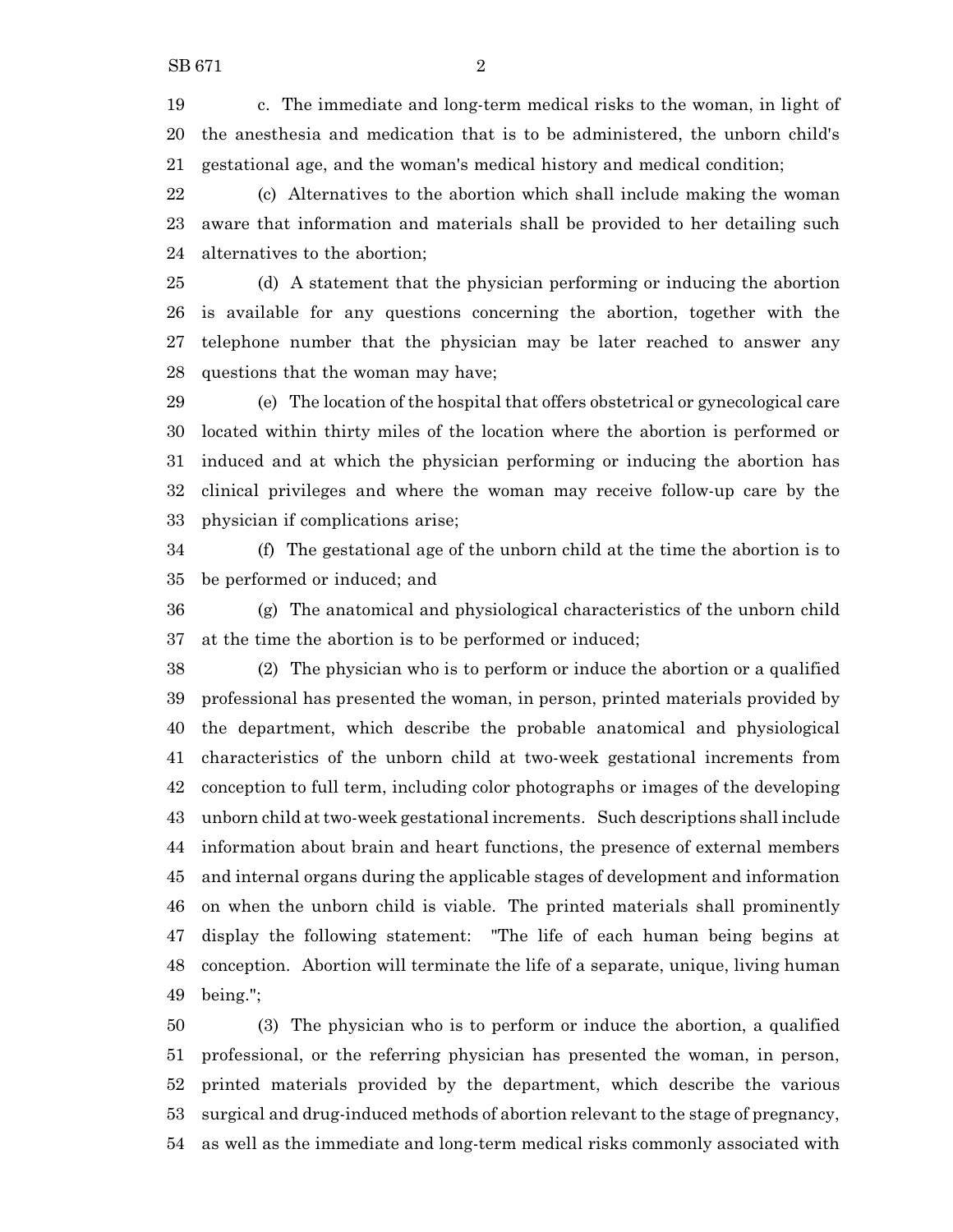each abortion method including, but not limited to, infection, hemorrhage, cervical tear or uterine perforation, harm to subsequent pregnancies or the ability to carry a subsequent child to term, and the possible adverse psychological effects associated with an abortion;

 (4) The physician who is to perform or induce the abortion or a qualified professional shall provide the woman with the opportunity to view **[**at least seventy-two hours**],** prior to the abortion**,** an active ultrasound of the unborn child and hear the heartbeat of the unborn child if the heartbeat is audible. The woman shall be provided with a geographically indexed list maintained by the department of health care providers, facilities, and clinics that perform ultrasounds, including those that offer ultrasound services free of charge. Such materials shall provide contact information for each provider, facility, or clinic including telephone numbers and, if available, website addresses. Should the woman decide to obtain an ultrasound from a provider, facility, or clinic other than the abortion facility, the woman shall be offered a reasonable time to obtain the ultrasound examination before the date and time set for performing or inducing an abortion. The person conducting the ultrasound shall ensure that the active ultrasound image is of a quality consistent with standard medical practice in the community, contains the dimensions of the unborn child, and accurately portrays the presence of external members and internal organs, if present or viewable, of the unborn child. The auscultation of fetal heart tone must also be of a quality consistent with standard medical practice in the community. If the woman chooses to view the ultrasound or hear the heartbeat or both at the abortion facility, the viewing or hearing or both shall be provided to her at the abortion facility **[**at least seventy-two hours**]** prior to the abortion being performed or induced;

 (5) Prior to an abortion being performed or induced on an unborn child of twenty-two weeks gestational age or older, the physician who is to perform or induce the abortion or a qualified professional has presented the woman, in person, printed materials provided by the department that offer information on the possibility of the abortion causing pain to the unborn child. This information shall include, but need not be limited to, the following:

 (a) At least by twenty-two weeks of gestational age, the unborn child possesses all the anatomical structures, including pain receptors, spinal cord, nerve tracts, thalamus, and cortex, that are necessary in order to feel pain;

(b) A description of the actual steps in the abortion procedure to be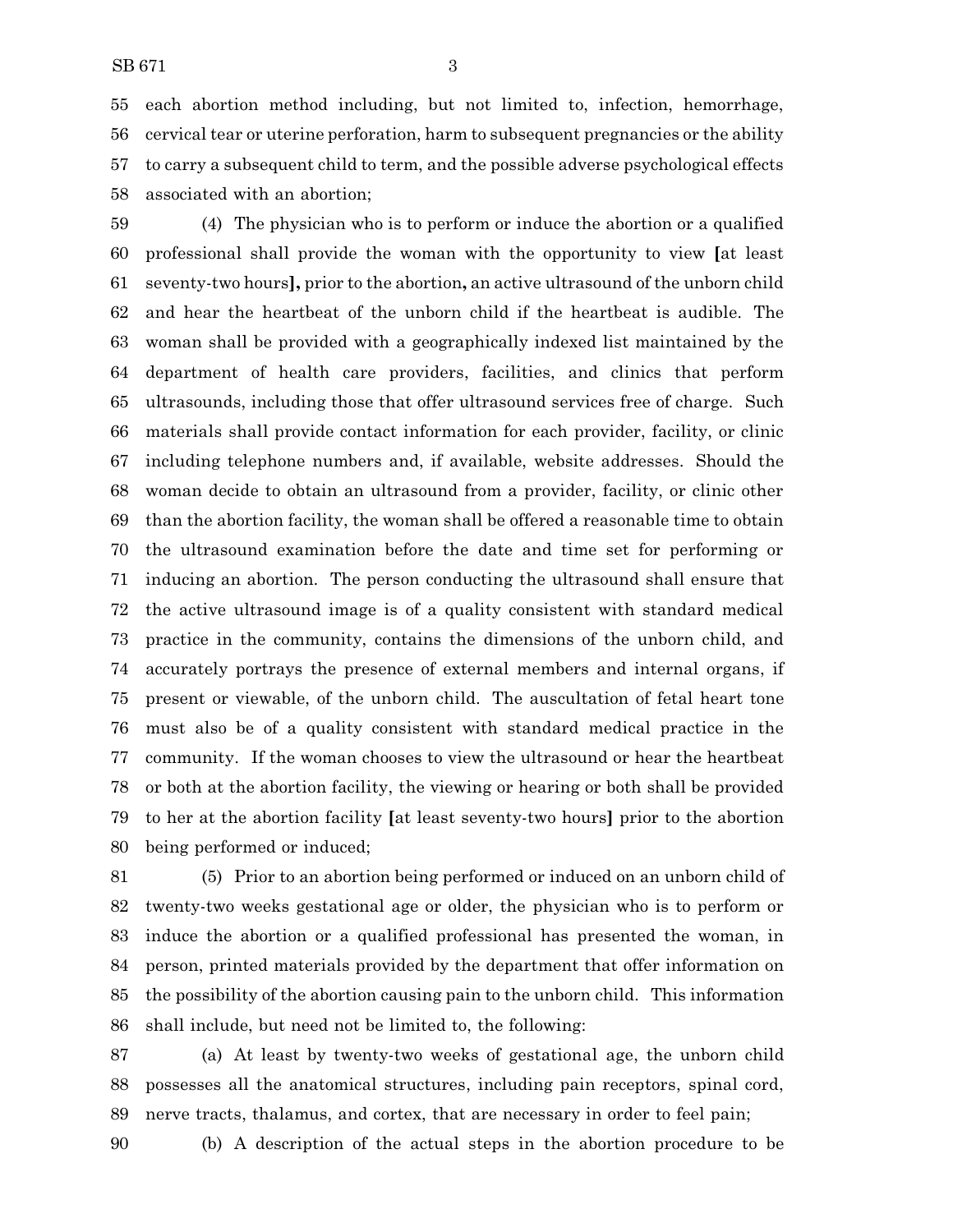performed or induced, and at which steps the abortion procedure could be painful to the unborn child;

 (c) There is evidence that by twenty-two weeks of gestational age, unborn children seek to evade certain stimuli in a manner that in an infant or an adult would be interpreted as a response to pain;

 (d) Anesthesia is given to unborn children who are twenty-two weeks or more gestational age who undergo prenatal surgery;

 (e) Anesthesia is given to premature children who are twenty-two weeks or more gestational age who undergo surgery;

 (f) Anesthesia or an analgesic is available in order to minimize or alleviate the pain to the unborn child;

 (6) The physician who is to perform or induce the abortion or a qualified professional has presented the woman, in person, printed materials provided by the department explaining to the woman alternatives to abortion she may wish to consider. Such materials shall:

 (a) Identify on a geographical basis public and private agencies available to assist a woman in carrying her unborn child to term, and to assist her in caring for her dependent child or placing her child for adoption, including agencies commonly known and generally referred to as pregnancy resource centers, crisis pregnancy centers, maternity homes, and adoption agencies. Such materials shall provide a comprehensive list by geographical area of the agencies, a description of the services they offer, and the telephone numbers and addresses of the agencies; provided that such materials shall not include any programs, services, organizations, or affiliates of organizations that perform or induce, or assist in the performing or inducing of, abortions or that refer for abortions;

 (b) Explain the Missouri alternatives to abortion services program under section 188.325, and any other programs and services available to pregnant women and mothers of newborn children offered by public or private agencies which assist a woman in carrying her unborn child to term and assist her in caring for her dependent child or placing her child for adoption, including but not limited to prenatal care; maternal health care; newborn or infant care; mental health services; professional counseling services; housing programs; utility assistance; transportation services; food, clothing, and supplies related to pregnancy; parenting skills; educational programs; job training and placement services; drug and alcohol testing and treatment; and adoption assistance;

(c) Identify the state website for the Missouri alternatives to abortion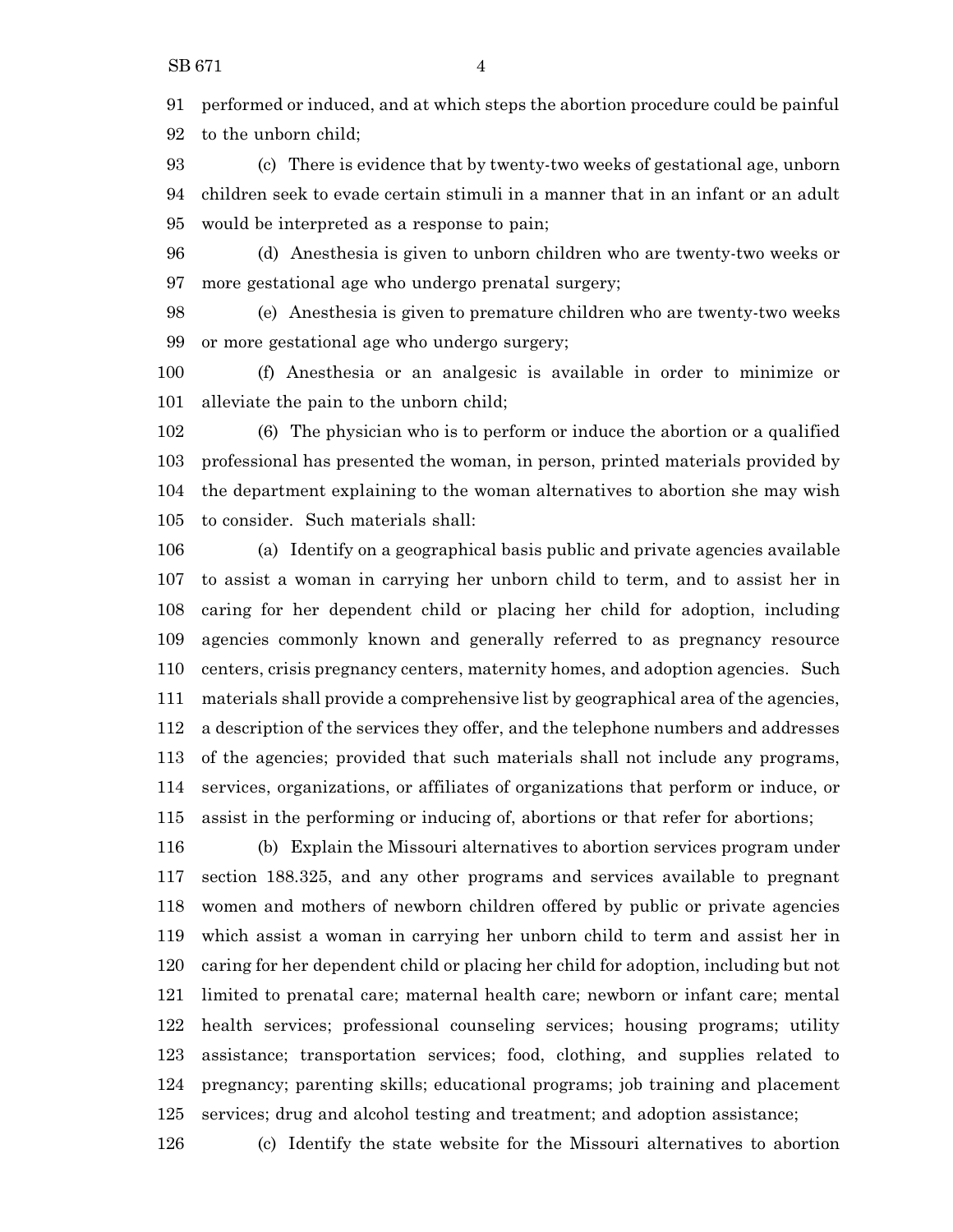services program under section 188.325, and any toll-free number established by the state operated in conjunction with the program;

 (d) Prominently display the statement: "There are public and private agencies willing and able to help you carry your child to term, and to assist you and your child after your child is born, whether you choose to keep your child or place him or her for adoption. The state of Missouri encourages you to contact those agencies before making a final decision about abortion. State law requires that your physician or a qualified professional give you the opportunity to call agencies like these before you undergo an abortion.";

 (7) The physician who is to perform or induce the abortion or a qualified professional has presented the woman, in person, printed materials provided by the department explaining that the father of the unborn child is liable to assist in the support of the child, even in instances where he has offered to pay for the abortion. Such materials shall include information on the legal duties and support obligations of the father of a child, including, but not limited to, child support payments, and the fact that paternity may be established by the father's name on a birth certificate or statement of paternity, or by court action. Such printed materials shall also state that more information concerning paternity establishment and child support services and enforcement may be obtained by calling the family support division within the Missouri department of social services; and

 (8) The physician who is to perform or induce the abortion or a qualified professional shall inform the woman that she is free to withhold or withdraw her consent to the abortion at any time without affecting her right to future care or treatment and without the loss of any state or federally funded benefits to which she might otherwise be entitled.

 2. All information required to be provided to a woman considering abortion by subsection 1 of this section shall be presented to the woman individually, in the physical presence of the woman and in a private room, to protect her privacy, to maintain the confidentiality of her decision, to ensure that the information focuses on her individual circumstances, to ensure she has an adequate opportunity to ask questions, and to ensure that she is not a victim of coerced abortion. Should a woman be unable to read materials provided to her, they shall be read to her. Should a woman need an interpreter to understand the information presented in the written materials, an interpreter shall be provided to her. Should a woman ask questions concerning any of the information or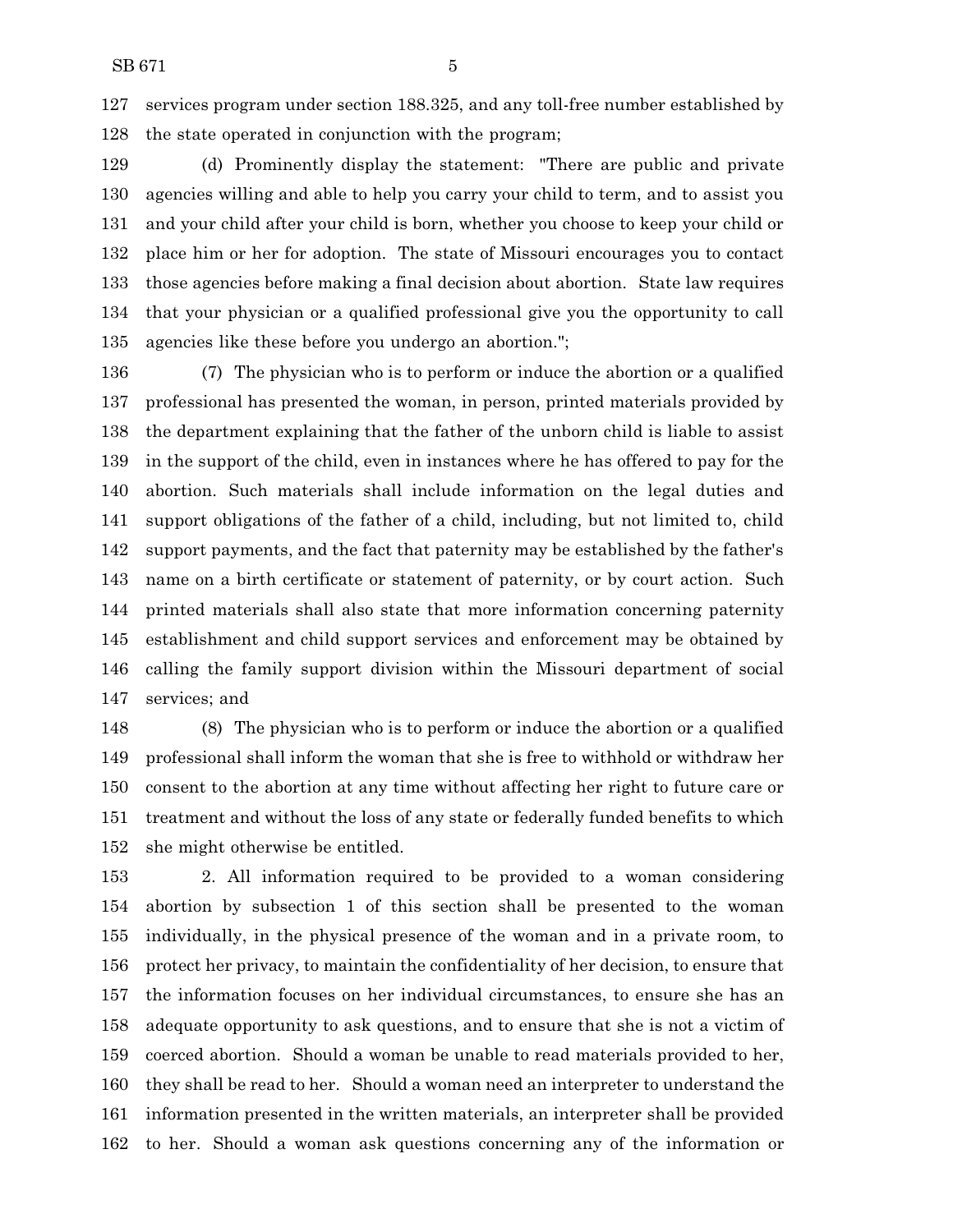materials, answers shall be provided in a language she can understand.

 3. No abortion shall be performed or induced unless and until the woman upon whom the abortion is to be performed or induced certifies in writing on a checklist form provided by the department that she has been presented all the information required in subsection 1 of this section, that she has been provided the opportunity to view an active ultrasound image of the unborn child and hear the heartbeat of the unborn child if it is audible, and that she further certifies that she gives her voluntary and informed consent, freely and without coercion, to the abortion procedure.

 4. No abortion shall be performed or induced on an unborn child of twenty-two weeks gestational age or older unless and until the woman upon whom the abortion is to be performed or induced has been provided the opportunity to choose to have an anesthetic or analgesic administered to eliminate or alleviate pain to the unborn child caused by the particular method of abortion to be performed or induced. The administration of anesthesia or analgesics shall be performed in a manner consistent with standard medical practice in the community.

 5. No physician shall perform or induce an abortion unless and until the physician has obtained from the woman her voluntary and informed consent given freely and without coercion. If the physician has reason to believe that the woman is being coerced into having an abortion, the physician or qualified professional shall inform the woman that services are available for her and shall provide her with private access to a telephone and information about such services, including but not limited to the following:

(1) Rape crisis centers, as defined in section 455.003;

 (2) Shelters for victims of domestic violence, as defined in section 455.200; and

(3) Orders of protection, pursuant to chapter 455.

 6. The physician who is to perform or induce the abortion shall**[**, at least seventy-two hours prior to such procedure,**]** inform the woman orally and in person of:

 (1) The immediate and long-term medical risks to the woman associated with the proposed abortion method including, but not limited to, infection, hemorrhage, cervical tear or uterine perforation, harm to subsequent pregnancies or the ability to carry a subsequent child to term, and possible adverse psychological effects associated with the abortion; and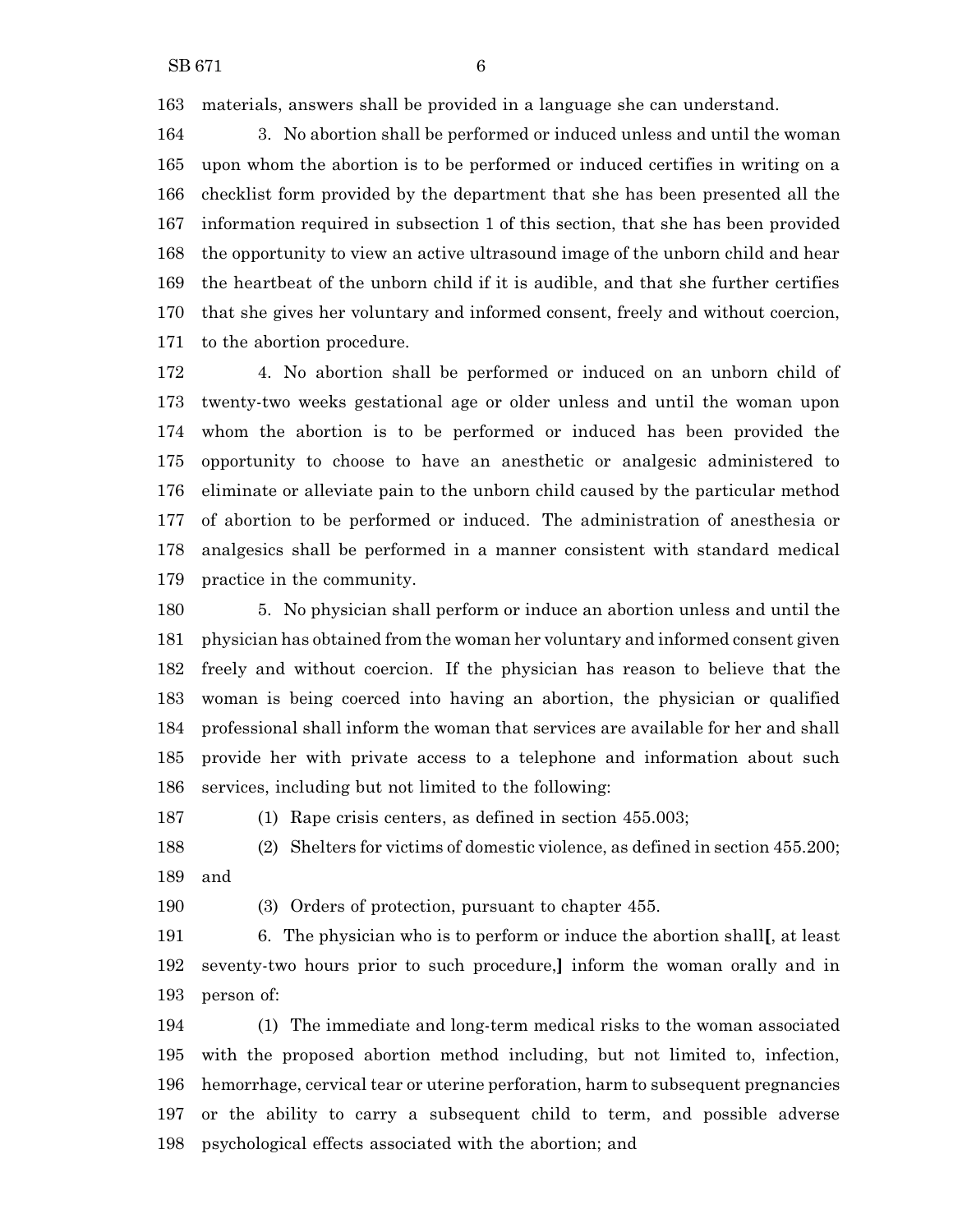(2) The immediate and long-term medical risks to the woman, in light of the anesthesia and medication that is to be administered, the unborn child's gestational age, and the woman's medical history and medical conditions.

 7. No physician shall perform or induce an abortion unless and until the physician has received and signed a copy of the form prescribed in subsection 3 of this section. The physician shall retain a copy of the form in the patient's medical record.

 8. In the event of a medical emergency as provided by section 188.039, the physician who performed or induced the abortion shall clearly certify in writing the nature and circumstances of the medical emergency. This certification shall be signed by the physician who performed or induced the abortion, and shall be maintained under section 188.060.

 9. No person or entity shall require, obtain, or accept payment for an abortion from or on behalf of a patient until **[**at least seventy-two hours have passed since the time that**]** the information required by subsection 1 of this section has been provided to the patient. Nothing in this subsection shall prohibit a person or entity from notifying the patient that payment for the abortion will be required **[**after the seventy-two-hour period has expired**]** if she voluntarily chooses to have the abortion.

 10. The term "qualified professional" as used in this section shall refer to a physician, physician assistant, registered nurse, licensed practical nurse, psychologist, licensed professional counselor, or licensed social worker, licensed or registered under chapter 334, 335, or 337, acting under the supervision of the physician performing or inducing the abortion, and acting within the course and scope of his or her authority provided by law. The provisions of this section shall not be construed to in any way expand the authority otherwise provided by law relating to the licensure, registration, or scope of practice of any such qualified professional.

 11. By November 30, 2010, the department shall produce the written materials and forms described in this section. Any written materials produced shall be printed in a typeface large enough to be clearly legible. All information shall be presented in an objective, unbiased manner designed to convey only accurate scientific and medical information. The department shall furnish the written materials and forms at no cost and in sufficient quantity to any person who performs or induces abortions, or to any hospital or facility that provides abortions. The department shall make all information required by subsection 1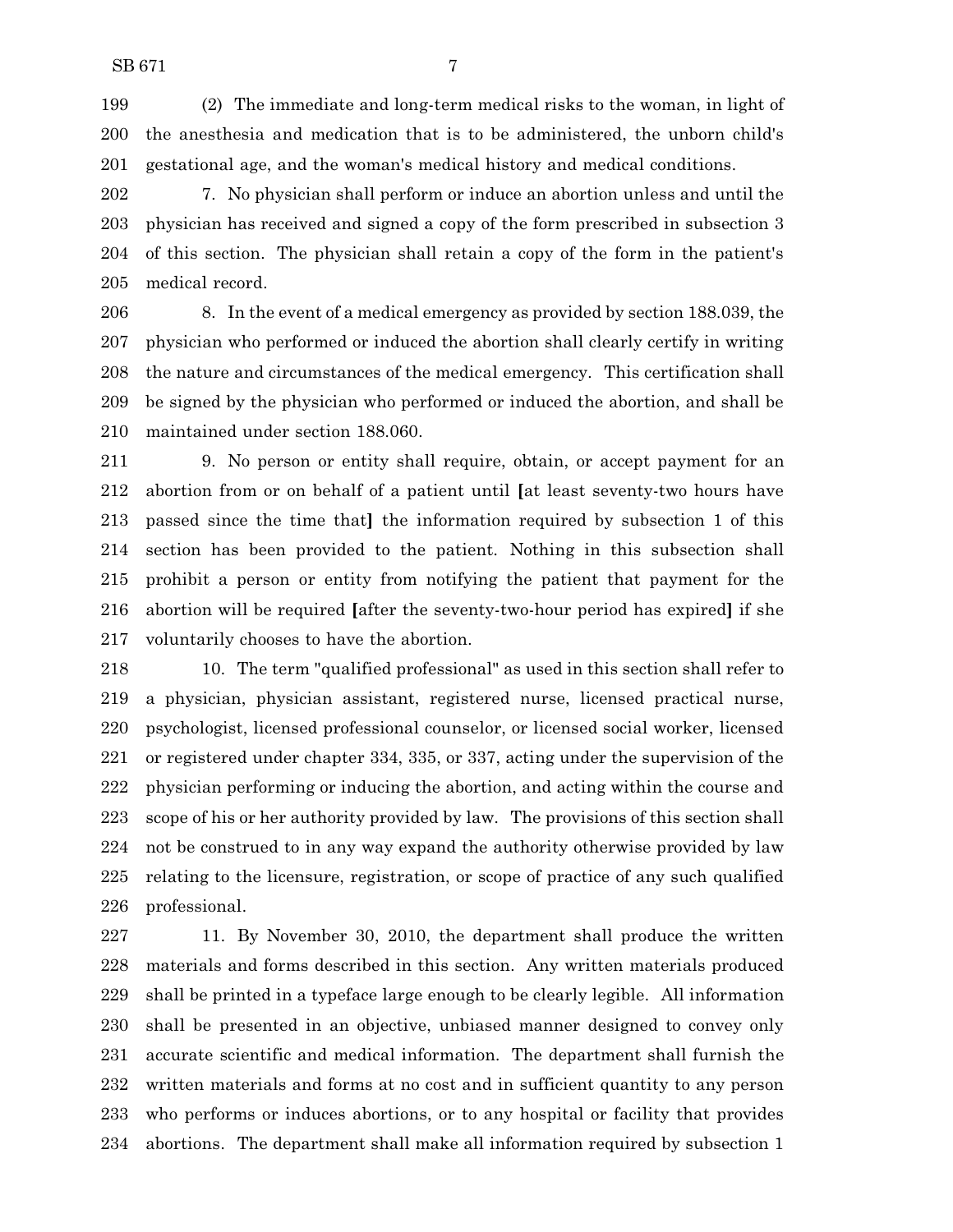of this section available to the public through its department website. The department shall maintain a toll-free, twenty-four-hour hotline telephone number where a caller can obtain information on a regional basis concerning the agencies and services described in subsection 1 of this section. No identifying information regarding persons who use the website shall be collected or maintained. The department shall monitor the website on a regular basis to prevent tampering and correct any operational deficiencies.

 12. In order to preserve the compelling interest of the state to ensure that the choice to consent to an abortion is voluntary and informed, and given freely and without coercion, the department shall use the procedures for adoption of emergency rules under section 536.025 in order to promulgate all necessary rules, forms, and other necessary material to implement this section by November 30, 2010.

 **[**13. If the provisions in subsections 1 and 9 of this section requiring a seventy-two-hour waiting period for an abortion are ever temporarily or permanently restrained or enjoined by judicial order, then the waiting period for an abortion shall be twenty-four hours; provided, however, that if such temporary or permanent restraining order or injunction is stayed or dissolved, or otherwise ceases to have effect, the waiting period for an abortion shall be seventy-two hours.**]**

188.039. 1. For purposes of this section, "medical emergency" means a condition which, on the basis of the physician's good faith clinical judgment, so complicates the medical condition of a pregnant woman as to necessitate the immediate abortion of her pregnancy to avert her death or for which a delay will create a serious risk of substantial and irreversible impairment of a major bodily function.

 2. Except in the case of medical emergency, no person shall perform or induce an abortion unless **[**at least seventy-two hours prior thereto**]** the physician who is to perform or induce the abortion, a qualified professional, or the referring physician has conferred with the patient and discussed with her the indicators and contraindicators, and risk factors including any physical, psychological, or situational factors for the proposed procedure and the use of medications, including but not limited to mifepristone, in light of her medical history and medical condition. For an abortion performed or an abortion induced by a drug or drugs, such conference shall take place **[**at least seventy-two hours**]** prior to the writing or communication of the first prescription for such drug or drugs in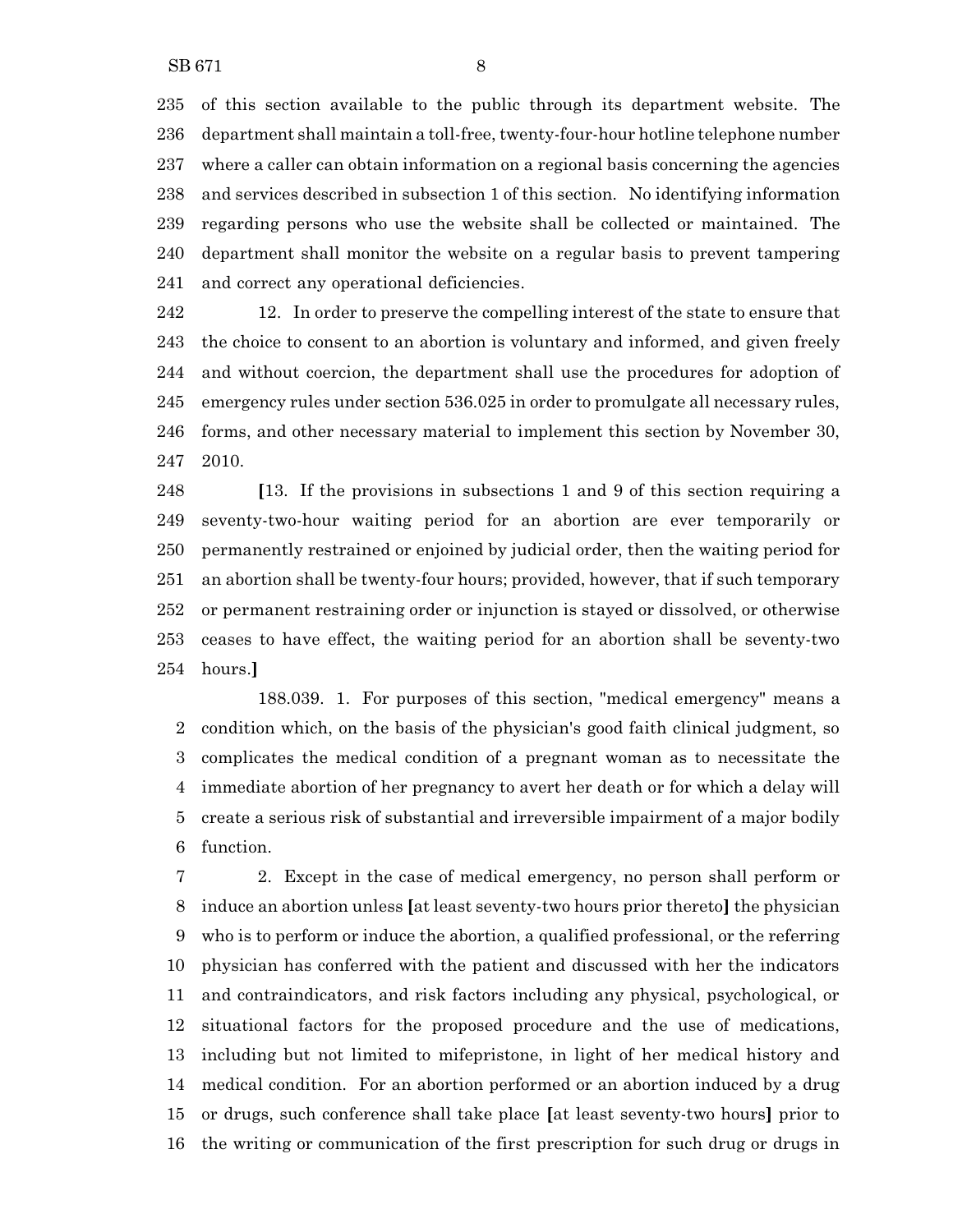connection with inducing an abortion. Only one such conference shall be required for each abortion.

 3. The patient shall be evaluated by the physician who is to perform or induce the abortion, a qualified professional, or the referring physician during the conference for indicators and contraindicators, risk factors including any physical, psychological, or situational factors which would predispose the patient to or increase the risk of experiencing one or more adverse physical, emotional, or other health reactions to the proposed procedure or drug or drugs in either the short or long term as compared with women who do not possess such risk factors.

 4. At the end of the conference, and if the woman chooses to proceed with the abortion, the physician who is to perform or induce the abortion, a qualified professional, or the referring physician shall sign and shall cause the patient to sign a written statement that the woman gave her informed consent freely and without coercion after the physician or qualified professional had discussed with her the indicators and contraindicators, and risk factors, including any physical, psychological, or situational factors. All such executed statements shall be maintained as part of the patient's medical file, subject to the confidentiality laws and rules of this state.

 5. The director of the department of health and senior services shall disseminate a model form that physicians or qualified professionals may use as the written statement required by this section, but any lack or unavailability of such a model form shall not affect the duties of the physician or qualified professional set forth in subsections 2 to 4 of this section.

 6. As used in this section, the term "qualified professional" shall refer to a physician, physician assistant, registered nurse, licensed practical nurse, psychologist, licensed professional counselor, or licensed social worker, licensed or registered under chapter 334, 335, or 337, acting under the supervision of the physician performing or inducing the abortion, and acting within the course and scope of his or her authority provided by law. The provisions of this section shall not be construed to in any way expand the authority otherwise provided by law relating to the licensure, registration, or scope of practice of any such qualified professional.

 **[**7. If the provisions in subsection 2 of this section requiring a seventy-two-hour waiting period for an abortion are ever temporarily or permanently restrained or enjoined by judicial order, then the waiting period for an abortion shall be twenty-four hours; provided, however, that if such temporary